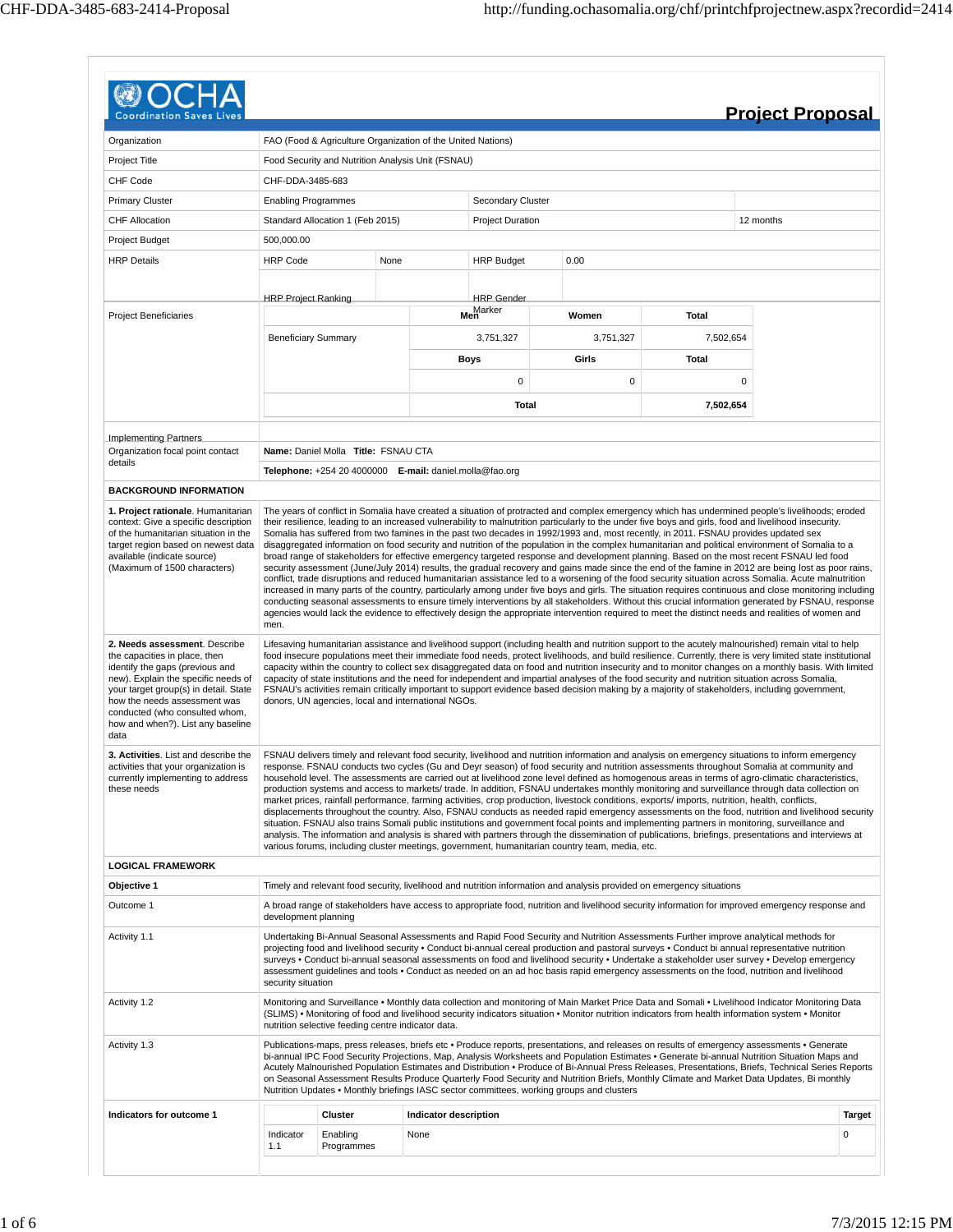$\overline{1}$ 

|                                                                                                                                                                                                                                                                                                                                                                                                                                                                                                                                                                                                                              | 8<br>Indicator<br>Quarterly Food Security and Nutrition Briefs, Monthly Climate and Market Data Updates, Bi monthly<br>Enabling<br>1.2<br>Programmes<br>Nutrition Updates.                                                                                                                                                                                                                                                                                                                                                                                                                                                          |                        |                                                                                                                                                                                                                                                                                                                                                                                                                                                                                                                                                                                                                                                                                  |                |                                                                                                                                                                                           |                              |                                                                                                                                                                                                                                                                                                                                                                                                                                                                                                                                                                                                                                                                                                    |   |             |          |                                       |          |          |                         |                              |               |                                           |   |   |
|------------------------------------------------------------------------------------------------------------------------------------------------------------------------------------------------------------------------------------------------------------------------------------------------------------------------------------------------------------------------------------------------------------------------------------------------------------------------------------------------------------------------------------------------------------------------------------------------------------------------------|-------------------------------------------------------------------------------------------------------------------------------------------------------------------------------------------------------------------------------------------------------------------------------------------------------------------------------------------------------------------------------------------------------------------------------------------------------------------------------------------------------------------------------------------------------------------------------------------------------------------------------------|------------------------|----------------------------------------------------------------------------------------------------------------------------------------------------------------------------------------------------------------------------------------------------------------------------------------------------------------------------------------------------------------------------------------------------------------------------------------------------------------------------------------------------------------------------------------------------------------------------------------------------------------------------------------------------------------------------------|----------------|-------------------------------------------------------------------------------------------------------------------------------------------------------------------------------------------|------------------------------|----------------------------------------------------------------------------------------------------------------------------------------------------------------------------------------------------------------------------------------------------------------------------------------------------------------------------------------------------------------------------------------------------------------------------------------------------------------------------------------------------------------------------------------------------------------------------------------------------------------------------------------------------------------------------------------------------|---|-------------|----------|---------------------------------------|----------|----------|-------------------------|------------------------------|---------------|-------------------------------------------|---|---|
|                                                                                                                                                                                                                                                                                                                                                                                                                                                                                                                                                                                                                              | Indicator<br>1.3                                                                                                                                                                                                                                                                                                                                                                                                                                                                                                                                                                                                                    | Enabling<br>Programmes |                                                                                                                                                                                                                                                                                                                                                                                                                                                                                                                                                                                                                                                                                  |                | Assessment Results Produce per seasonal assessments.                                                                                                                                      |                              | Number of briefings, publications and press releases, Number of Technical Series Reports on Seasonal                                                                                                                                                                                                                                                                                                                                                                                                                                                                                                                                                                                               |   |             |          |                                       |          |          |                         |                              |               |                                           | 8 |   |
| Outcome 2                                                                                                                                                                                                                                                                                                                                                                                                                                                                                                                                                                                                                    |                                                                                                                                                                                                                                                                                                                                                                                                                                                                                                                                                                                                                                     |                        |                                                                                                                                                                                                                                                                                                                                                                                                                                                                                                                                                                                                                                                                                  |                |                                                                                                                                                                                           |                              |                                                                                                                                                                                                                                                                                                                                                                                                                                                                                                                                                                                                                                                                                                    |   |             |          |                                       |          |          |                         |                              |               |                                           |   |   |
| Activity 2.1                                                                                                                                                                                                                                                                                                                                                                                                                                                                                                                                                                                                                 |                                                                                                                                                                                                                                                                                                                                                                                                                                                                                                                                                                                                                                     |                        |                                                                                                                                                                                                                                                                                                                                                                                                                                                                                                                                                                                                                                                                                  |                |                                                                                                                                                                                           |                              |                                                                                                                                                                                                                                                                                                                                                                                                                                                                                                                                                                                                                                                                                                    |   |             |          |                                       |          |          |                         |                              |               |                                           |   |   |
| Activity 2.2                                                                                                                                                                                                                                                                                                                                                                                                                                                                                                                                                                                                                 |                                                                                                                                                                                                                                                                                                                                                                                                                                                                                                                                                                                                                                     |                        |                                                                                                                                                                                                                                                                                                                                                                                                                                                                                                                                                                                                                                                                                  |                |                                                                                                                                                                                           |                              |                                                                                                                                                                                                                                                                                                                                                                                                                                                                                                                                                                                                                                                                                                    |   |             |          |                                       |          |          |                         |                              |               |                                           |   |   |
| Activity 2.3                                                                                                                                                                                                                                                                                                                                                                                                                                                                                                                                                                                                                 |                                                                                                                                                                                                                                                                                                                                                                                                                                                                                                                                                                                                                                     |                        |                                                                                                                                                                                                                                                                                                                                                                                                                                                                                                                                                                                                                                                                                  |                |                                                                                                                                                                                           |                              |                                                                                                                                                                                                                                                                                                                                                                                                                                                                                                                                                                                                                                                                                                    |   |             |          |                                       |          |          |                         |                              |               |                                           |   |   |
| Indicators for outcome 2                                                                                                                                                                                                                                                                                                                                                                                                                                                                                                                                                                                                     |                                                                                                                                                                                                                                                                                                                                                                                                                                                                                                                                                                                                                                     |                        |                                                                                                                                                                                                                                                                                                                                                                                                                                                                                                                                                                                                                                                                                  | <b>Cluster</b> |                                                                                                                                                                                           | <b>Indicator description</b> |                                                                                                                                                                                                                                                                                                                                                                                                                                                                                                                                                                                                                                                                                                    |   |             |          |                                       |          |          |                         |                              | <b>Target</b> |                                           |   |   |
|                                                                                                                                                                                                                                                                                                                                                                                                                                                                                                                                                                                                                              | Indicator 2.1                                                                                                                                                                                                                                                                                                                                                                                                                                                                                                                                                                                                                       |                        |                                                                                                                                                                                                                                                                                                                                                                                                                                                                                                                                                                                                                                                                                  |                |                                                                                                                                                                                           |                              |                                                                                                                                                                                                                                                                                                                                                                                                                                                                                                                                                                                                                                                                                                    |   |             |          |                                       |          |          |                         |                              |               |                                           |   |   |
|                                                                                                                                                                                                                                                                                                                                                                                                                                                                                                                                                                                                                              | Indicator 2.2                                                                                                                                                                                                                                                                                                                                                                                                                                                                                                                                                                                                                       |                        |                                                                                                                                                                                                                                                                                                                                                                                                                                                                                                                                                                                                                                                                                  |                |                                                                                                                                                                                           |                              |                                                                                                                                                                                                                                                                                                                                                                                                                                                                                                                                                                                                                                                                                                    |   |             |          |                                       |          |          |                         |                              |               |                                           |   |   |
|                                                                                                                                                                                                                                                                                                                                                                                                                                                                                                                                                                                                                              | Indicator 2.3                                                                                                                                                                                                                                                                                                                                                                                                                                                                                                                                                                                                                       |                        |                                                                                                                                                                                                                                                                                                                                                                                                                                                                                                                                                                                                                                                                                  |                |                                                                                                                                                                                           |                              |                                                                                                                                                                                                                                                                                                                                                                                                                                                                                                                                                                                                                                                                                                    |   |             |          |                                       |          |          |                         |                              |               |                                           |   |   |
|                                                                                                                                                                                                                                                                                                                                                                                                                                                                                                                                                                                                                              |                                                                                                                                                                                                                                                                                                                                                                                                                                                                                                                                                                                                                                     |                        |                                                                                                                                                                                                                                                                                                                                                                                                                                                                                                                                                                                                                                                                                  |                |                                                                                                                                                                                           |                              |                                                                                                                                                                                                                                                                                                                                                                                                                                                                                                                                                                                                                                                                                                    |   |             |          |                                       |          |          |                         |                              |               |                                           |   |   |
| Outcome 3                                                                                                                                                                                                                                                                                                                                                                                                                                                                                                                                                                                                                    |                                                                                                                                                                                                                                                                                                                                                                                                                                                                                                                                                                                                                                     |                        |                                                                                                                                                                                                                                                                                                                                                                                                                                                                                                                                                                                                                                                                                  |                |                                                                                                                                                                                           |                              |                                                                                                                                                                                                                                                                                                                                                                                                                                                                                                                                                                                                                                                                                                    |   |             |          |                                       |          |          |                         |                              |               |                                           |   |   |
| Activity 3.1                                                                                                                                                                                                                                                                                                                                                                                                                                                                                                                                                                                                                 |                                                                                                                                                                                                                                                                                                                                                                                                                                                                                                                                                                                                                                     |                        |                                                                                                                                                                                                                                                                                                                                                                                                                                                                                                                                                                                                                                                                                  |                |                                                                                                                                                                                           |                              |                                                                                                                                                                                                                                                                                                                                                                                                                                                                                                                                                                                                                                                                                                    |   |             |          |                                       |          |          |                         |                              |               |                                           |   |   |
| Activity 3.2                                                                                                                                                                                                                                                                                                                                                                                                                                                                                                                                                                                                                 |                                                                                                                                                                                                                                                                                                                                                                                                                                                                                                                                                                                                                                     |                        |                                                                                                                                                                                                                                                                                                                                                                                                                                                                                                                                                                                                                                                                                  |                |                                                                                                                                                                                           |                              |                                                                                                                                                                                                                                                                                                                                                                                                                                                                                                                                                                                                                                                                                                    |   |             |          |                                       |          |          |                         |                              |               |                                           |   |   |
| Activity 3.3                                                                                                                                                                                                                                                                                                                                                                                                                                                                                                                                                                                                                 |                                                                                                                                                                                                                                                                                                                                                                                                                                                                                                                                                                                                                                     |                        |                                                                                                                                                                                                                                                                                                                                                                                                                                                                                                                                                                                                                                                                                  |                |                                                                                                                                                                                           |                              |                                                                                                                                                                                                                                                                                                                                                                                                                                                                                                                                                                                                                                                                                                    |   |             |          |                                       |          |          |                         |                              |               |                                           |   |   |
| Indicators for outcome 3                                                                                                                                                                                                                                                                                                                                                                                                                                                                                                                                                                                                     |                                                                                                                                                                                                                                                                                                                                                                                                                                                                                                                                                                                                                                     |                        |                                                                                                                                                                                                                                                                                                                                                                                                                                                                                                                                                                                                                                                                                  | <b>Cluster</b> |                                                                                                                                                                                           | <b>Indicator description</b> |                                                                                                                                                                                                                                                                                                                                                                                                                                                                                                                                                                                                                                                                                                    |   |             |          |                                       |          |          |                         |                              | <b>Target</b> |                                           |   |   |
|                                                                                                                                                                                                                                                                                                                                                                                                                                                                                                                                                                                                                              | Indicator 3.1                                                                                                                                                                                                                                                                                                                                                                                                                                                                                                                                                                                                                       |                        |                                                                                                                                                                                                                                                                                                                                                                                                                                                                                                                                                                                                                                                                                  |                |                                                                                                                                                                                           |                              |                                                                                                                                                                                                                                                                                                                                                                                                                                                                                                                                                                                                                                                                                                    |   |             |          |                                       |          |          |                         |                              |               |                                           |   |   |
|                                                                                                                                                                                                                                                                                                                                                                                                                                                                                                                                                                                                                              | Indicator 3.2                                                                                                                                                                                                                                                                                                                                                                                                                                                                                                                                                                                                                       |                        |                                                                                                                                                                                                                                                                                                                                                                                                                                                                                                                                                                                                                                                                                  |                |                                                                                                                                                                                           |                              |                                                                                                                                                                                                                                                                                                                                                                                                                                                                                                                                                                                                                                                                                                    |   |             |          |                                       |          |          |                         |                              |               |                                           |   |   |
|                                                                                                                                                                                                                                                                                                                                                                                                                                                                                                                                                                                                                              | Indicator 3.3                                                                                                                                                                                                                                                                                                                                                                                                                                                                                                                                                                                                                       |                        |                                                                                                                                                                                                                                                                                                                                                                                                                                                                                                                                                                                                                                                                                  |                |                                                                                                                                                                                           |                              |                                                                                                                                                                                                                                                                                                                                                                                                                                                                                                                                                                                                                                                                                                    |   |             |          |                                       |          |          |                         |                              |               |                                           |   |   |
|                                                                                                                                                                                                                                                                                                                                                                                                                                                                                                                                                                                                                              |                                                                                                                                                                                                                                                                                                                                                                                                                                                                                                                                                                                                                                     |                        |                                                                                                                                                                                                                                                                                                                                                                                                                                                                                                                                                                                                                                                                                  |                |                                                                                                                                                                                           |                              |                                                                                                                                                                                                                                                                                                                                                                                                                                                                                                                                                                                                                                                                                                    |   |             |          |                                       |          |          |                         |                              |               |                                           |   |   |
| <b>WORK PLAN</b><br>Implementation: Describe for each<br>activity how you plan to implement<br>it and who is carrying out what                                                                                                                                                                                                                                                                                                                                                                                                                                                                                               |                                                                                                                                                                                                                                                                                                                                                                                                                                                                                                                                                                                                                                     |                        |                                                                                                                                                                                                                                                                                                                                                                                                                                                                                                                                                                                                                                                                                  |                |                                                                                                                                                                                           |                              | FSNAU will carry out two seasonal food security and nutrition assessments per year and related off-season as well as ad hoc emergency<br>assessments in partnership with government and partners (FEWS NET, WFP, UNICEF, international and local agencies). FSNAU will continue<br>regularly collecting food security and nutrition information in Somalia through a team of field analysts based in different regions; enumerators at<br>various market points (47 urban and 40 rural); and nutrition data collection from health facilities across different locations. FSNAU conducts teams<br>produce the updates, technical reports and presentations. FSNAU CTA will produce press releases. |   |             |          |                                       |          |          |                         |                              |               |                                           |   |   |
| Project workplan for<br>activities defined in the                                                                                                                                                                                                                                                                                                                                                                                                                                                                                                                                                                            | <b>Activity Description</b><br>Month<br>Month<br>Month<br>$1 - 2$<br>5-6<br>$3 - 4$                                                                                                                                                                                                                                                                                                                                                                                                                                                                                                                                                 |                        |                                                                                                                                                                                                                                                                                                                                                                                                                                                                                                                                                                                                                                                                                  |                |                                                                                                                                                                                           |                              |                                                                                                                                                                                                                                                                                                                                                                                                                                                                                                                                                                                                                                                                                                    |   |             |          | Month<br>Month<br>$7 - 8$<br>$9 - 10$ |          |          | Month<br>11-12          |                              |               |                                           |   |   |
| Logical framework                                                                                                                                                                                                                                                                                                                                                                                                                                                                                                                                                                                                            | X<br>Χ<br>Activity 1.1 Undertaking Bi-Annual Seasonal Assessments and Rapid Food Security and<br>Nutrition Assessments Further improve analytical methods for projecting food and livelihood<br>security . Conduct bi-annual cereal production and pastoral surveys . Conduct bi annual<br>representative nutrition surveys . Conduct bi-annual seasonal assessments on food and livelihood<br>security . Undertake a stakeholder user survey . Develop emergency assessment guidelines and<br>tools . Conduct as needed on an ad hoc basis rapid emergency assessments on the food,<br>nutrition and livelihood security situation |                        |                                                                                                                                                                                                                                                                                                                                                                                                                                                                                                                                                                                                                                                                                  |                |                                                                                                                                                                                           |                              |                                                                                                                                                                                                                                                                                                                                                                                                                                                                                                                                                                                                                                                                                                    |   |             | X        |                                       |          | X<br>Χ   |                         |                              | X             |                                           |   |   |
|                                                                                                                                                                                                                                                                                                                                                                                                                                                                                                                                                                                                                              | X<br>Χ<br>Activity 1.2 Monitoring and Surveillance . Monthly data collection and monitoring of Main Market<br>Price Data and Somali • Livelihood Indicator Monitoring Data (SLIMS) • Monitoring of food and<br>livelihood security indicators situation . Monitor nutrition indicators from health information system<br>. Monitor nutrition selective feeding centre indicator data.                                                                                                                                                                                                                                               |                        |                                                                                                                                                                                                                                                                                                                                                                                                                                                                                                                                                                                                                                                                                  | X              |                                                                                                                                                                                           |                              | X<br>X                                                                                                                                                                                                                                                                                                                                                                                                                                                                                                                                                                                                                                                                                             |   |             | X        |                                       |          |          |                         |                              |               |                                           |   |   |
|                                                                                                                                                                                                                                                                                                                                                                                                                                                                                                                                                                                                                              | working groups and clusters                                                                                                                                                                                                                                                                                                                                                                                                                                                                                                                                                                                                         |                        | Activity 1.3 Publications-maps, press releases, briefs etc • Produce reports, presentations, and<br>releases on results of emergency assessments . Generate bi-annual IPC Food Security<br>Projections, Map, Analysis Worksheets and Population Estimates . Generate bi-annual Nutrition<br>Situation Maps and Acutely Malnourished Population Estimates and Distribution . Produce of<br>Bi-Annual Press Releases, Presentations, Briefs, Technical Series Reports on Seasonal<br>Assessment Results Produce Quarterly Food Security and Nutrition Briefs, Monthly Climate and<br>Market Data Updates, Bi monthly Nutrition Updates • Monthly briefings IASC sector committees, |                |                                                                                                                                                                                           |                              |                                                                                                                                                                                                                                                                                                                                                                                                                                                                                                                                                                                                                                                                                                    |   | X<br>Χ      |          | X                                     | X        |          |                         | X                            |               | X                                         |   |   |
| <b>M &amp; E DETAILS</b>                                                                                                                                                                                                                                                                                                                                                                                                                                                                                                                                                                                                     |                                                                                                                                                                                                                                                                                                                                                                                                                                                                                                                                                                                                                                     |                        |                                                                                                                                                                                                                                                                                                                                                                                                                                                                                                                                                                                                                                                                                  |                |                                                                                                                                                                                           |                              |                                                                                                                                                                                                                                                                                                                                                                                                                                                                                                                                                                                                                                                                                                    |   |             |          |                                       |          |          |                         |                              |               |                                           |   |   |
|                                                                                                                                                                                                                                                                                                                                                                                                                                                                                                                                                                                                                              |                                                                                                                                                                                                                                                                                                                                                                                                                                                                                                                                                                                                                                     |                        |                                                                                                                                                                                                                                                                                                                                                                                                                                                                                                                                                                                                                                                                                  |                |                                                                                                                                                                                           |                              |                                                                                                                                                                                                                                                                                                                                                                                                                                                                                                                                                                                                                                                                                                    |   |             |          |                                       |          |          |                         |                              |               | Month (s) when planned M & E will be done |   |   |
| <b>Activity Description</b>                                                                                                                                                                                                                                                                                                                                                                                                                                                                                                                                                                                                  |                                                                                                                                                                                                                                                                                                                                                                                                                                                                                                                                                                                                                                     |                        |                                                                                                                                                                                                                                                                                                                                                                                                                                                                                                                                                                                                                                                                                  |                | M & E Tools to use                                                                                                                                                                        |                              | <b>Means of</b><br>verification                                                                                                                                                                                                                                                                                                                                                                                                                                                                                                                                                                                                                                                                    | 1 | 2           | 3        | 4                                     | 5        | 6        | $\overline{\mathbf{r}}$ | 8                            | 9             | $10$ 11 12                                |   |   |
| Activity 1.1 Undertaking Bi-Annual Seasonal Assessments and Rapid Food Security<br>and Nutrition Assessments Further improve analytical methods for projecting food and<br>livelihood security . Conduct bi-annual cereal production and pastoral surveys .<br>Conduct bi annual representative nutrition surveys . Conduct bi-annual seasonal<br>assessments on food and livelihood security . Undertake a stakeholder user survey .<br>Develop emergency assessment guidelines and tools . Conduct as needed on an ad<br>hoc basis rapid emergency assessments on the food, nutrition and livelihood security<br>situation |                                                                                                                                                                                                                                                                                                                                                                                                                                                                                                                                                                                                                                     |                        |                                                                                                                                                                                                                                                                                                                                                                                                                                                                                                                                                                                                                                                                                  |                | - Data collection<br>- Field visits<br>- Focus group interview<br>- Individual interview<br>- Other                                                                                       |                              | Seasonal<br>assessment reports<br>Number of users<br>who visited FSNAU<br>websites Number of<br>people on FSNAU<br>mailing lists                                                                                                                                                                                                                                                                                                                                                                                                                                                                                                                                                                   | X | $\times$    | $\times$ | X                                     | X        | X        | X                       | $\boldsymbol{\mathsf{X}}$    | $\times$      | X                                         | X | X |
| Activity 1.2 Monitoring and Surveillance • Monthly data collection and monitoring of<br>Main Market Price Data and Somali . Livelihood Indicator Monitoring Data (SLIMS) .<br>Monitoring of food and livelihood security indicators situation . Monitor nutrition<br>indicators from health information system • Monitor nutrition selective feeding centre<br>indicator data.                                                                                                                                                                                                                                               |                                                                                                                                                                                                                                                                                                                                                                                                                                                                                                                                                                                                                                     |                        |                                                                                                                                                                                                                                                                                                                                                                                                                                                                                                                                                                                                                                                                                  |                | - Contact details<br>- Data collection<br>- Field visits<br>- Focus group interview<br>- Other<br>- Remote Call Monitoring<br>- SMS data collection, survey<br>- Survey<br>- Verification |                              | Monthly Climate<br><b>Updates Monthly</b><br>Market Updates<br>Quarterly Nutrition<br><b>Updates Quarterly</b><br>Food Security and<br>Nutrition briefs                                                                                                                                                                                                                                                                                                                                                                                                                                                                                                                                            |   | $X$ $X$ $X$ |          | $\times$                              | $\times$ | $\times$ | $\times$                | $\times$<br>X<br>X<br>X<br>X |               |                                           |   |   |
| Activity 1.3 Publications-maps, press releases, briefs etc • Produce reports,<br>presentations, and releases on results of emergency assessments . Generate bi-annual<br>IPC Food Security Projections, Map, Analysis Worksheets and Population Estimates .<br>Generate bi-annual Nutrition Situation Maps and Acutely Malnourished Population<br>Estimates and Distribution • Produce of Bi-Annual Press Releases, Presentations,<br>Briefs, Technical Series Reports on Seasonal Assessment Results Produce Quarterly                                                                                                      |                                                                                                                                                                                                                                                                                                                                                                                                                                                                                                                                                                                                                                     |                        |                                                                                                                                                                                                                                                                                                                                                                                                                                                                                                                                                                                                                                                                                  |                |                                                                                                                                                                                           |                              | # of Monthly<br>Climate Updates #<br>of Monthly Market<br>Updates # of<br>Quarterly Nutrition<br>Updates # of                                                                                                                                                                                                                                                                                                                                                                                                                                                                                                                                                                                      | X | $\times$    | $\times$ | X                                     | X        | X        | $\times$                | $\times$                     | X             | X                                         | X | X |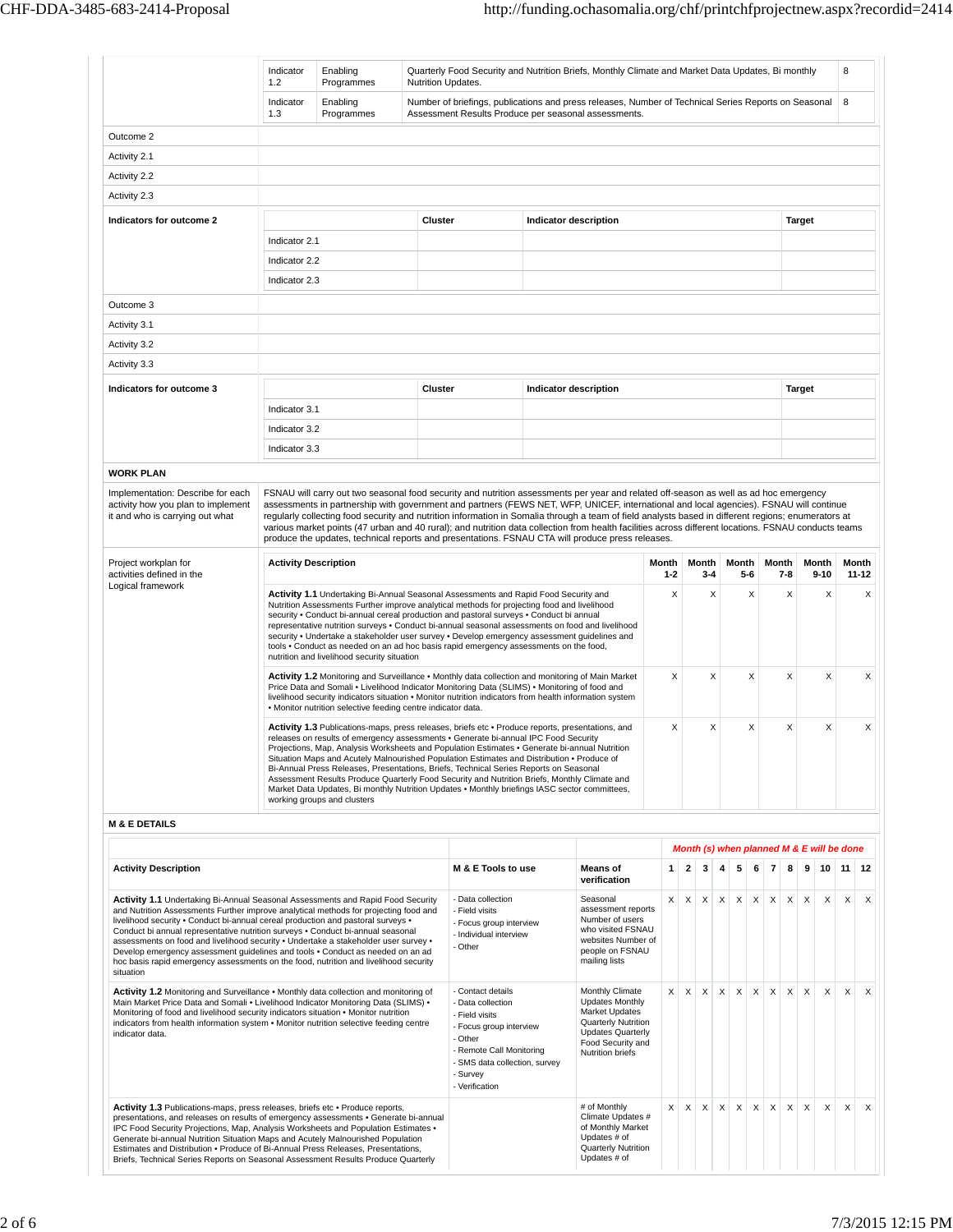| and clusters                                               |                          |         |                                            | Food Security and Nutrition Briefs, Monthly Climate and Market Data Updates, Bi<br>monthly Nutrition Updates . Monthly briefings IASC sector committees, working groups |                                                                                                                                                                                                                                                                                                                                                                                  |                                                                                                                                                           |                |                |          | Quarterly Food<br>Security and<br>Nutrition briefs # of<br>presentations |                                                                                                                                                                                                                                                                                                                                                                                                                                                                                                                                                                                                                                                                                                                                                                                                                                                                                                                                                                                                                                                                                                                                                                                                                                                                                                                                                                                                                                                                                                                                                                            |              |            |                    |  |  |  |
|------------------------------------------------------------|--------------------------|---------|--------------------------------------------|-------------------------------------------------------------------------------------------------------------------------------------------------------------------------|----------------------------------------------------------------------------------------------------------------------------------------------------------------------------------------------------------------------------------------------------------------------------------------------------------------------------------------------------------------------------------|-----------------------------------------------------------------------------------------------------------------------------------------------------------|----------------|----------------|----------|--------------------------------------------------------------------------|----------------------------------------------------------------------------------------------------------------------------------------------------------------------------------------------------------------------------------------------------------------------------------------------------------------------------------------------------------------------------------------------------------------------------------------------------------------------------------------------------------------------------------------------------------------------------------------------------------------------------------------------------------------------------------------------------------------------------------------------------------------------------------------------------------------------------------------------------------------------------------------------------------------------------------------------------------------------------------------------------------------------------------------------------------------------------------------------------------------------------------------------------------------------------------------------------------------------------------------------------------------------------------------------------------------------------------------------------------------------------------------------------------------------------------------------------------------------------------------------------------------------------------------------------------------------------|--------------|------------|--------------------|--|--|--|
| OTHER INFORMATION                                          |                          |         |                                            |                                                                                                                                                                         |                                                                                                                                                                                                                                                                                                                                                                                  |                                                                                                                                                           |                |                |          |                                                                          |                                                                                                                                                                                                                                                                                                                                                                                                                                                                                                                                                                                                                                                                                                                                                                                                                                                                                                                                                                                                                                                                                                                                                                                                                                                                                                                                                                                                                                                                                                                                                                            |              |            |                    |  |  |  |
| Coordination with other                                    |                          |         |                                            | Organization                                                                                                                                                            |                                                                                                                                                                                                                                                                                                                                                                                  | Activity                                                                                                                                                  |                |                |          |                                                                          |                                                                                                                                                                                                                                                                                                                                                                                                                                                                                                                                                                                                                                                                                                                                                                                                                                                                                                                                                                                                                                                                                                                                                                                                                                                                                                                                                                                                                                                                                                                                                                            |              |            |                    |  |  |  |
| Organizations in project area                              |                          |         |                                            | 1. FEWSNET                                                                                                                                                              |                                                                                                                                                                                                                                                                                                                                                                                  | FEWS NET and other partners. FSNAU also actively participates in Food Security and Nutrition Cluster meetings for improved<br>coordination with partners. |                |                |          |                                                                          |                                                                                                                                                                                                                                                                                                                                                                                                                                                                                                                                                                                                                                                                                                                                                                                                                                                                                                                                                                                                                                                                                                                                                                                                                                                                                                                                                                                                                                                                                                                                                                            |              |            |                    |  |  |  |
|                                                            |                          |         |                                            | 2. Somalia Goverment<br>Instituitions                                                                                                                                   |                                                                                                                                                                                                                                                                                                                                                                                  | They participate in the seasonal assessments and all FSNAU field work                                                                                     |                |                |          |                                                                          |                                                                                                                                                                                                                                                                                                                                                                                                                                                                                                                                                                                                                                                                                                                                                                                                                                                                                                                                                                                                                                                                                                                                                                                                                                                                                                                                                                                                                                                                                                                                                                            |              |            |                    |  |  |  |
|                                                            |                          |         | 4. WFP                                     | 3. Local Somalia NGO's                                                                                                                                                  |                                                                                                                                                                                                                                                                                                                                                                                  |                                                                                                                                                           |                |                |          |                                                                          | FSNAU partners with local Somalia NGO's especially in areas where FSNAU has limited access<br>FSNAU assessments are conducted in partnership with WFP. Both FAO and WFP work ensuring integrity in the data collection                                                                                                                                                                                                                                                                                                                                                                                                                                                                                                                                                                                                                                                                                                                                                                                                                                                                                                                                                                                                                                                                                                                                                                                                                                                                                                                                                     |              |            |                    |  |  |  |
| Gender theme support                                       |                          |         | Yes                                        |                                                                                                                                                                         |                                                                                                                                                                                                                                                                                                                                                                                  |                                                                                                                                                           |                |                |          |                                                                          |                                                                                                                                                                                                                                                                                                                                                                                                                                                                                                                                                                                                                                                                                                                                                                                                                                                                                                                                                                                                                                                                                                                                                                                                                                                                                                                                                                                                                                                                                                                                                                            |              |            |                    |  |  |  |
| Outline how the project supports<br>the gender theme       |                          |         |                                            |                                                                                                                                                                         | The nutrition and food security assessments will facilitate gender-specific data and analysis in terms of the impact of crisis on men, women, boys and<br>girls. The information will help response agencies to consider gender issues in project design through integrating different needs of men, women,<br>boys and girls in their project outcomes, outputs and activities. |                                                                                                                                                           |                |                |          |                                                                          |                                                                                                                                                                                                                                                                                                                                                                                                                                                                                                                                                                                                                                                                                                                                                                                                                                                                                                                                                                                                                                                                                                                                                                                                                                                                                                                                                                                                                                                                                                                                                                            |              |            |                    |  |  |  |
| Select (tick) activities that supports<br>the gender theme |                          |         | $\mathcal{A}$<br>$\mathcal{J}$<br>$\omega$ | selective feeding centre indicator data.<br>Updates . Monthly briefings IASC sector committees, working groups and clusters                                             |                                                                                                                                                                                                                                                                                                                                                                                  |                                                                                                                                                           |                |                |          |                                                                          | Activity 1.1: Undertaking Bi-Annual Seasonal Assessments and Rapid Food Security and Nutrition Assessments Further improve analytical methods for<br>projecting food and livelihood security . Conduct bi-annual cereal production and pastoral surveys . Conduct bi annual representative nutrition surveys .<br>Conduct bi-annual seasonal assessments on food and livelihood security . Undertake a stakeholder user survey . Develop emergency assessment<br>quidelines and tools . Conduct as needed on an ad hoc basis rapid emergency assessments on the food, nutrition and livelihood security situation<br>Activity 1.2: Monitoring and Surveillance . Monthly data collection and monitoring of Main Market Price Data and Somali . Livelihood Indicator Monitoring<br>Data (SLIMS) . Monitoring of food and livelihood security indicators situation . Monitor nutrition indicators from health information system . Monitor nutrition<br>Activity 1.3: Publications-maps, press releases, briefs etc · Produce reports, presentations, and releases on results of emergency assessments ·<br>Generate bi-annual IPC Food Security Projections, Map, Analysis Worksheets and Population Estimates . Generate bi-annual Nutrition Situation Maps and<br>Acutely Malnourished Population Estimates and Distribution · Produce of Bi-Annual Press Releases, Presentations, Briefs, Technical Series Reports on<br>Seasonal Assessment Results Produce Quarterly Food Security and Nutrition Briefs, Monthly Climate and Market Data Updates, Bi monthly Nutrition |              |            |                    |  |  |  |
| <b>BUDGET</b>                                              |                          |         |                                            |                                                                                                                                                                         |                                                                                                                                                                                                                                                                                                                                                                                  |                                                                                                                                                           |                |                |          |                                                                          |                                                                                                                                                                                                                                                                                                                                                                                                                                                                                                                                                                                                                                                                                                                                                                                                                                                                                                                                                                                                                                                                                                                                                                                                                                                                                                                                                                                                                                                                                                                                                                            |              |            |                    |  |  |  |
| A:1 Staff and<br>Personnel                                 | 1.1 International Staff  |         |                                            |                                                                                                                                                                         |                                                                                                                                                                                                                                                                                                                                                                                  |                                                                                                                                                           |                |                |          |                                                                          |                                                                                                                                                                                                                                                                                                                                                                                                                                                                                                                                                                                                                                                                                                                                                                                                                                                                                                                                                                                                                                                                                                                                                                                                                                                                                                                                                                                                                                                                                                                                                                            |              |            |                    |  |  |  |
| Costs                                                      | Code                     |         |                                            | <b>Budget Line Description</b>                                                                                                                                          |                                                                                                                                                                                                                                                                                                                                                                                  |                                                                                                                                                           | Units          | Unit Cost      | Duration | TimeUnit                                                                 | Amount(USD)                                                                                                                                                                                                                                                                                                                                                                                                                                                                                                                                                                                                                                                                                                                                                                                                                                                                                                                                                                                                                                                                                                                                                                                                                                                                                                                                                                                                                                                                                                                                                                | Organization | CHF        | %charged to<br>CHF |  |  |  |
|                                                            | 1.1.1                    |         |                                            | Professional Staff Salaries - Chief Technical Advisor                                                                                                                   |                                                                                                                                                                                                                                                                                                                                                                                  |                                                                                                                                                           | $\overline{1}$ | 5666.67        | 6        | Months                                                                   | 34,000.02                                                                                                                                                                                                                                                                                                                                                                                                                                                                                                                                                                                                                                                                                                                                                                                                                                                                                                                                                                                                                                                                                                                                                                                                                                                                                                                                                                                                                                                                                                                                                                  | 0.00         | 34,000.02  |                    |  |  |  |
|                                                            | 1.1.2                    | Manager |                                            | Professional Staff Salaries - Food Security Technical                                                                                                                   |                                                                                                                                                                                                                                                                                                                                                                                  |                                                                                                                                                           | $\overline{1}$ | 5250           | 6        | Months                                                                   | 31,500.00                                                                                                                                                                                                                                                                                                                                                                                                                                                                                                                                                                                                                                                                                                                                                                                                                                                                                                                                                                                                                                                                                                                                                                                                                                                                                                                                                                                                                                                                                                                                                                  | 0.00         | 31,500.00  |                    |  |  |  |
|                                                            | 1.1.3                    | Manager |                                            | Professional Staff Salaries - Nutrition Technical                                                                                                                       |                                                                                                                                                                                                                                                                                                                                                                                  |                                                                                                                                                           | $\mathbf{1}$   | 5333.33        | 6        | Months                                                                   | 31,999.98                                                                                                                                                                                                                                                                                                                                                                                                                                                                                                                                                                                                                                                                                                                                                                                                                                                                                                                                                                                                                                                                                                                                                                                                                                                                                                                                                                                                                                                                                                                                                                  | 0.00         | 31,999.98  |                    |  |  |  |
|                                                            | 1.1.4                    |         |                                            | Professional Staff Salaries - Management Oversight<br>(O.i.C, Project coordination, Procurement)                                                                        |                                                                                                                                                                                                                                                                                                                                                                                  |                                                                                                                                                           | $\mathbf{1}$   | 2750           | 6        | Months                                                                   | 16,500.00                                                                                                                                                                                                                                                                                                                                                                                                                                                                                                                                                                                                                                                                                                                                                                                                                                                                                                                                                                                                                                                                                                                                                                                                                                                                                                                                                                                                                                                                                                                                                                  | 0.00         | 16,500.00  |                    |  |  |  |
|                                                            | 1.1.5                    |         |                                            |                                                                                                                                                                         |                                                                                                                                                                                                                                                                                                                                                                                  |                                                                                                                                                           |                |                |          |                                                                          |                                                                                                                                                                                                                                                                                                                                                                                                                                                                                                                                                                                                                                                                                                                                                                                                                                                                                                                                                                                                                                                                                                                                                                                                                                                                                                                                                                                                                                                                                                                                                                            |              |            |                    |  |  |  |
|                                                            | 1.1.6                    |         |                                            |                                                                                                                                                                         |                                                                                                                                                                                                                                                                                                                                                                                  |                                                                                                                                                           |                |                |          |                                                                          |                                                                                                                                                                                                                                                                                                                                                                                                                                                                                                                                                                                                                                                                                                                                                                                                                                                                                                                                                                                                                                                                                                                                                                                                                                                                                                                                                                                                                                                                                                                                                                            |              |            |                    |  |  |  |
|                                                            | 1.1.7                    |         |                                            |                                                                                                                                                                         |                                                                                                                                                                                                                                                                                                                                                                                  |                                                                                                                                                           |                |                |          |                                                                          |                                                                                                                                                                                                                                                                                                                                                                                                                                                                                                                                                                                                                                                                                                                                                                                                                                                                                                                                                                                                                                                                                                                                                                                                                                                                                                                                                                                                                                                                                                                                                                            |              |            |                    |  |  |  |
|                                                            | 1.1.8                    |         |                                            |                                                                                                                                                                         |                                                                                                                                                                                                                                                                                                                                                                                  |                                                                                                                                                           |                |                |          |                                                                          |                                                                                                                                                                                                                                                                                                                                                                                                                                                                                                                                                                                                                                                                                                                                                                                                                                                                                                                                                                                                                                                                                                                                                                                                                                                                                                                                                                                                                                                                                                                                                                            |              |            |                    |  |  |  |
|                                                            | 1.1.9                    |         |                                            |                                                                                                                                                                         |                                                                                                                                                                                                                                                                                                                                                                                  |                                                                                                                                                           |                |                |          |                                                                          |                                                                                                                                                                                                                                                                                                                                                                                                                                                                                                                                                                                                                                                                                                                                                                                                                                                                                                                                                                                                                                                                                                                                                                                                                                                                                                                                                                                                                                                                                                                                                                            |              |            |                    |  |  |  |
|                                                            | 1.1.10                   |         |                                            |                                                                                                                                                                         |                                                                                                                                                                                                                                                                                                                                                                                  |                                                                                                                                                           |                |                |          |                                                                          |                                                                                                                                                                                                                                                                                                                                                                                                                                                                                                                                                                                                                                                                                                                                                                                                                                                                                                                                                                                                                                                                                                                                                                                                                                                                                                                                                                                                                                                                                                                                                                            |              |            |                    |  |  |  |
|                                                            |                          |         |                                            | Subtotal                                                                                                                                                                |                                                                                                                                                                                                                                                                                                                                                                                  |                                                                                                                                                           |                |                |          |                                                                          | 114,000.00                                                                                                                                                                                                                                                                                                                                                                                                                                                                                                                                                                                                                                                                                                                                                                                                                                                                                                                                                                                                                                                                                                                                                                                                                                                                                                                                                                                                                                                                                                                                                                 | 0.00         | 114,000.00 |                    |  |  |  |
|                                                            | <b>Budget Narrative:</b> |         |                                            |                                                                                                                                                                         |                                                                                                                                                                                                                                                                                                                                                                                  |                                                                                                                                                           |                |                |          |                                                                          |                                                                                                                                                                                                                                                                                                                                                                                                                                                                                                                                                                                                                                                                                                                                                                                                                                                                                                                                                                                                                                                                                                                                                                                                                                                                                                                                                                                                                                                                                                                                                                            |              |            |                    |  |  |  |
|                                                            | 1.2 Local Staff<br>Code  |         |                                            | <b>Budget Line Description</b>                                                                                                                                          |                                                                                                                                                                                                                                                                                                                                                                                  |                                                                                                                                                           | Units          | Unit           |          | Duration TimeUnit                                                        | Amount(USD)                                                                                                                                                                                                                                                                                                                                                                                                                                                                                                                                                                                                                                                                                                                                                                                                                                                                                                                                                                                                                                                                                                                                                                                                                                                                                                                                                                                                                                                                                                                                                                | Organization |            | CHF %charged to    |  |  |  |
|                                                            | 1.2.1                    |         |                                            | National Staff/Consultants                                                                                                                                              |                                                                                                                                                                                                                                                                                                                                                                                  |                                                                                                                                                           | 34             | Cost<br>662.25 |          | 6 Months                                                                 | 135,099.00                                                                                                                                                                                                                                                                                                                                                                                                                                                                                                                                                                                                                                                                                                                                                                                                                                                                                                                                                                                                                                                                                                                                                                                                                                                                                                                                                                                                                                                                                                                                                                 | 0.00         | 135,099.00 | CHF                |  |  |  |
|                                                            |                          |         |                                            |                                                                                                                                                                         |                                                                                                                                                                                                                                                                                                                                                                                  |                                                                                                                                                           |                |                |          |                                                                          |                                                                                                                                                                                                                                                                                                                                                                                                                                                                                                                                                                                                                                                                                                                                                                                                                                                                                                                                                                                                                                                                                                                                                                                                                                                                                                                                                                                                                                                                                                                                                                            |              |            |                    |  |  |  |
|                                                            | $-1.2.2$                 |         |                                            |                                                                                                                                                                         |                                                                                                                                                                                                                                                                                                                                                                                  |                                                                                                                                                           |                |                |          |                                                                          |                                                                                                                                                                                                                                                                                                                                                                                                                                                                                                                                                                                                                                                                                                                                                                                                                                                                                                                                                                                                                                                                                                                                                                                                                                                                                                                                                                                                                                                                                                                                                                            |              |            |                    |  |  |  |
|                                                            | $-1.2.3$                 |         |                                            |                                                                                                                                                                         |                                                                                                                                                                                                                                                                                                                                                                                  |                                                                                                                                                           |                |                |          |                                                                          |                                                                                                                                                                                                                                                                                                                                                                                                                                                                                                                                                                                                                                                                                                                                                                                                                                                                                                                                                                                                                                                                                                                                                                                                                                                                                                                                                                                                                                                                                                                                                                            |              |            |                    |  |  |  |
|                                                            | $-1.2.4$                 |         |                                            |                                                                                                                                                                         |                                                                                                                                                                                                                                                                                                                                                                                  |                                                                                                                                                           |                |                |          |                                                                          |                                                                                                                                                                                                                                                                                                                                                                                                                                                                                                                                                                                                                                                                                                                                                                                                                                                                                                                                                                                                                                                                                                                                                                                                                                                                                                                                                                                                                                                                                                                                                                            |              |            |                    |  |  |  |
|                                                            | $-1.2.5$                 |         |                                            |                                                                                                                                                                         |                                                                                                                                                                                                                                                                                                                                                                                  |                                                                                                                                                           |                |                |          |                                                                          |                                                                                                                                                                                                                                                                                                                                                                                                                                                                                                                                                                                                                                                                                                                                                                                                                                                                                                                                                                                                                                                                                                                                                                                                                                                                                                                                                                                                                                                                                                                                                                            |              |            |                    |  |  |  |
|                                                            | $-1.2.6$                 |         |                                            |                                                                                                                                                                         |                                                                                                                                                                                                                                                                                                                                                                                  |                                                                                                                                                           |                |                |          |                                                                          |                                                                                                                                                                                                                                                                                                                                                                                                                                                                                                                                                                                                                                                                                                                                                                                                                                                                                                                                                                                                                                                                                                                                                                                                                                                                                                                                                                                                                                                                                                                                                                            |              |            |                    |  |  |  |
|                                                            | $-1.2.7$                 |         |                                            |                                                                                                                                                                         |                                                                                                                                                                                                                                                                                                                                                                                  |                                                                                                                                                           |                |                |          |                                                                          |                                                                                                                                                                                                                                                                                                                                                                                                                                                                                                                                                                                                                                                                                                                                                                                                                                                                                                                                                                                                                                                                                                                                                                                                                                                                                                                                                                                                                                                                                                                                                                            |              |            |                    |  |  |  |
|                                                            | $-1.2.8$                 |         |                                            |                                                                                                                                                                         |                                                                                                                                                                                                                                                                                                                                                                                  |                                                                                                                                                           |                |                |          |                                                                          |                                                                                                                                                                                                                                                                                                                                                                                                                                                                                                                                                                                                                                                                                                                                                                                                                                                                                                                                                                                                                                                                                                                                                                                                                                                                                                                                                                                                                                                                                                                                                                            |              |            |                    |  |  |  |
|                                                            | $-1.2.9$                 |         |                                            |                                                                                                                                                                         |                                                                                                                                                                                                                                                                                                                                                                                  |                                                                                                                                                           |                |                |          |                                                                          |                                                                                                                                                                                                                                                                                                                                                                                                                                                                                                                                                                                                                                                                                                                                                                                                                                                                                                                                                                                                                                                                                                                                                                                                                                                                                                                                                                                                                                                                                                                                                                            |              |            |                    |  |  |  |
|                                                            |                          |         |                                            |                                                                                                                                                                         |                                                                                                                                                                                                                                                                                                                                                                                  |                                                                                                                                                           |                |                |          |                                                                          |                                                                                                                                                                                                                                                                                                                                                                                                                                                                                                                                                                                                                                                                                                                                                                                                                                                                                                                                                                                                                                                                                                                                                                                                                                                                                                                                                                                                                                                                                                                                                                            |              |            |                    |  |  |  |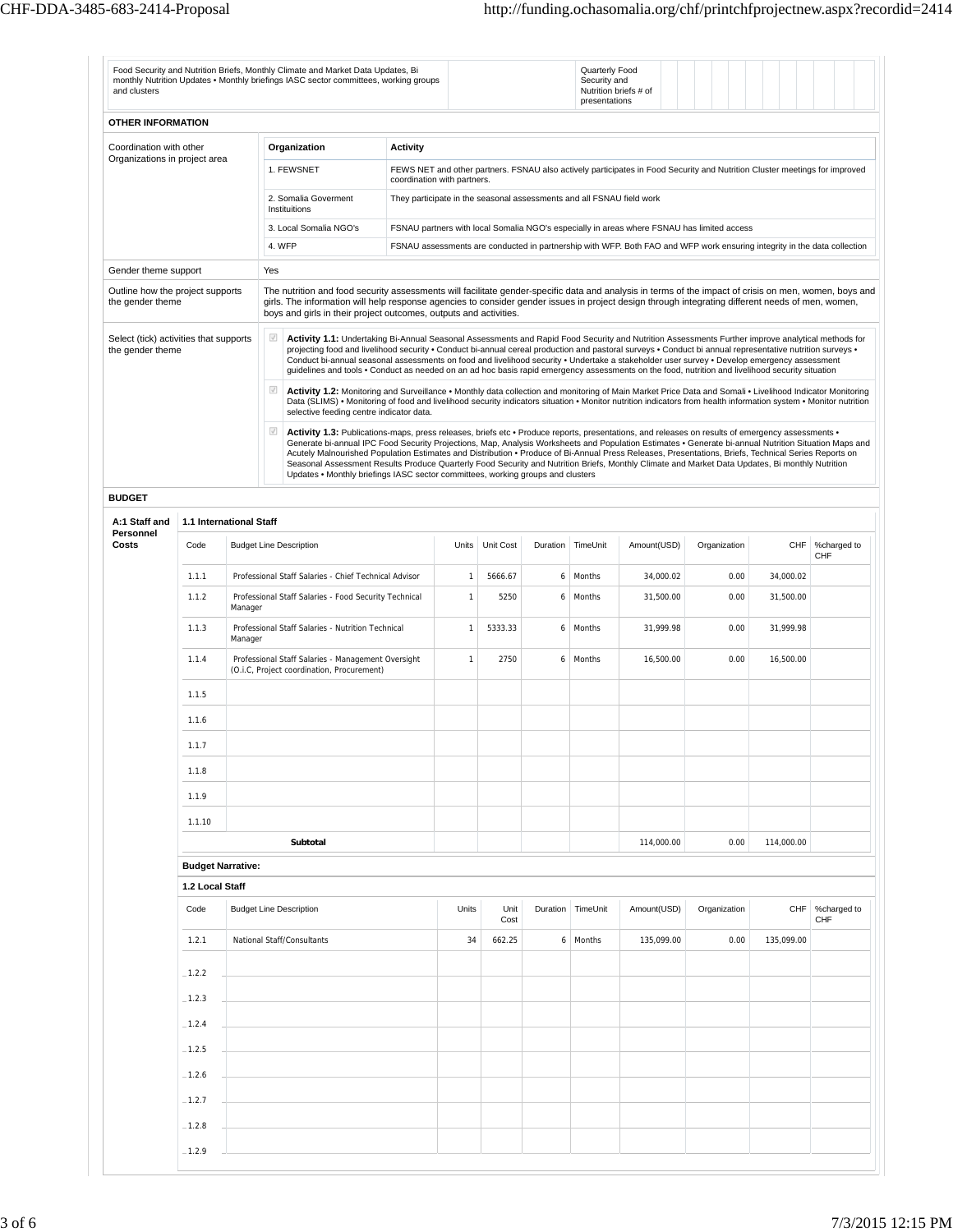|                                  | 1.2.10                   | Sub Total                      |                |                 |                   |                   | 135,099.00  | 0.00         | 135,099.00  |                        |
|----------------------------------|--------------------------|--------------------------------|----------------|-----------------|-------------------|-------------------|-------------|--------------|-------------|------------------------|
|                                  |                          |                                |                |                 |                   |                   |             |              |             |                        |
| <b>B:2 Supplies,</b>             | <b>Budget Narrative:</b> |                                |                |                 |                   |                   |             |              |             |                        |
| Commodities,<br><b>Materials</b> | Code                     | <b>Budget Line Description</b> | Units          | Unit<br>Cost    |                   | Duration TimeUnit | Amount(USD) | Organization | CHF         | %charged to<br>CHF     |
|                                  | 2.1.1                    |                                |                |                 |                   |                   |             |              |             |                        |
|                                  | 2.1.2                    |                                |                |                 |                   |                   |             |              |             |                        |
|                                  | 2.1.3                    |                                |                |                 |                   |                   |             |              |             |                        |
|                                  | 2.1.4                    |                                |                |                 |                   |                   |             |              |             |                        |
|                                  | 2.1.5                    |                                |                |                 |                   |                   |             |              |             |                        |
|                                  | 2.1.6                    |                                |                |                 |                   |                   |             |              |             |                        |
|                                  | 2.1.7                    |                                |                |                 |                   |                   |             |              |             |                        |
|                                  | 2.1.8                    |                                |                |                 |                   |                   |             |              |             |                        |
|                                  | 2.1.9                    |                                |                |                 |                   |                   |             |              |             |                        |
|                                  | 2.1.10                   |                                |                |                 |                   |                   |             |              |             |                        |
|                                  |                          | Sub Total                      |                |                 |                   |                   | 0.00        | 0.00         | 0.00        |                        |
|                                  | <b>Budget Narrative:</b> |                                |                |                 |                   |                   |             |              |             |                        |
| C:3<br>Equipment                 | Code                     | <b>Budget Line Description</b> |                | Units Unit Cost |                   | Duration TimeUnit | Amount(USD) | Organization | ${\sf CHF}$ | %charged to<br>CHF     |
|                                  | 3.1.1                    | IT Equipment (UPS for MAC)     | $\overline{4}$ | 1249.97         |                   | 1 Lump sum        | 4,999.88    | 0.00         | 4,999.88    |                        |
|                                  | 3.1.2                    |                                |                |                 |                   |                   |             |              |             |                        |
|                                  | 3.1.3                    |                                |                |                 |                   |                   |             |              |             |                        |
|                                  | 3.1.4                    |                                |                |                 |                   |                   |             |              |             |                        |
|                                  | 3.1.5                    |                                |                |                 |                   |                   |             |              |             |                        |
|                                  | 3.1.6                    |                                |                |                 |                   |                   |             |              |             |                        |
|                                  | 3.1.7                    |                                |                |                 |                   |                   |             |              |             |                        |
|                                  | 3.1.8                    |                                |                |                 |                   |                   |             |              |             |                        |
|                                  | 3.1.9                    |                                |                |                 |                   |                   |             |              |             |                        |
|                                  |                          |                                |                |                 |                   |                   |             |              |             |                        |
|                                  | 3.1.10                   | Sub Total                      |                |                 |                   |                   | 4,999.88    | 0.00         | 4,999.88    |                        |
|                                  | <b>Budget Narrative:</b> |                                |                |                 |                   |                   |             |              |             |                        |
| D:4                              | Code                     | <b>Budget Line Description</b> | Units          | Unit            |                   | Duration TimeUnit | Amount(USD) | Organization | CHF         | %charged to<br>CHF     |
| Contractual<br><b>Services</b>   | 4.1.1                    | Training venue costs           | $\sqrt{2}$     | Cost<br>345     |                   | $40$ days         | 27,600.00   | 0.00         | 27,600.00   |                        |
|                                  | 4.1.2                    |                                |                |                 |                   |                   |             |              |             |                        |
|                                  | 4.1.3                    |                                |                |                 |                   |                   |             |              |             |                        |
|                                  | 4.1.4                    |                                |                |                 |                   |                   |             |              |             |                        |
|                                  |                          |                                |                |                 |                   |                   |             |              |             |                        |
|                                  | 4.1.5                    |                                |                |                 |                   |                   |             |              |             |                        |
|                                  | 4.1.6                    |                                |                |                 |                   |                   |             |              |             |                        |
|                                  | 4.1.7                    |                                |                |                 |                   |                   |             |              |             |                        |
|                                  | 4.1.8                    |                                |                |                 |                   |                   |             |              |             |                        |
|                                  | 4.1.9                    |                                |                |                 |                   |                   |             |              |             |                        |
|                                  | 4.1.10                   |                                |                |                 |                   |                   |             |              |             |                        |
|                                  |                          | Sub Total                      |                |                 |                   |                   | 27,600.00   | 0.00         | 27,600.00   |                        |
|                                  | <b>Budget Narrative:</b> |                                |                |                 |                   |                   |             |              |             |                        |
| E:5 Travel                       | Code                     | <b>Budget Line Description</b> | Units          | Unit<br>Cost    | Duration TimeUnit |                   | Amount(USD) | Organization |             | CHF %charged to<br>CHF |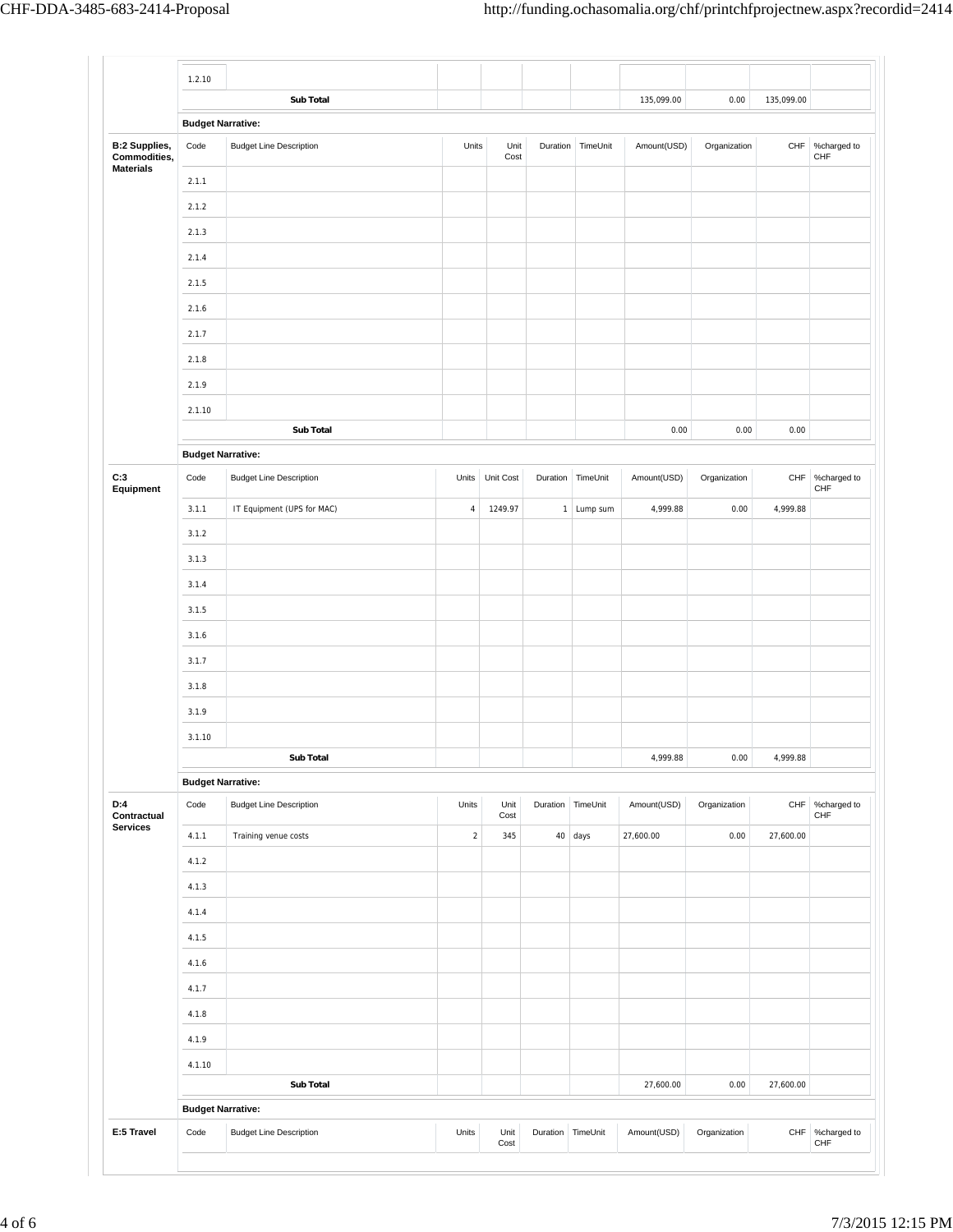|                                                      | 5.1.1                    | Staff Per diem                                                      | 34           | 76.01     |                | 45 days  | 116,295.30  | 0.00         | 116,295.30 |                    |
|------------------------------------------------------|--------------------------|---------------------------------------------------------------------|--------------|-----------|----------------|----------|-------------|--------------|------------|--------------------|
|                                                      | 5.1.2                    |                                                                     |              |           |                |          |             |              |            |                    |
|                                                      | 5.1.3                    |                                                                     |              |           |                |          |             |              |            |                    |
|                                                      | 5.1.4                    |                                                                     |              |           |                |          |             |              |            |                    |
|                                                      | 5.1.5                    |                                                                     |              |           |                |          |             |              |            |                    |
|                                                      |                          |                                                                     |              |           |                |          |             |              |            |                    |
|                                                      | 5.1.6                    |                                                                     |              |           |                |          |             |              |            |                    |
|                                                      | 5.1.7                    |                                                                     |              |           |                |          |             |              |            |                    |
|                                                      | 5.1.8                    |                                                                     |              |           |                |          |             |              |            |                    |
|                                                      | 5.1.9                    |                                                                     |              |           |                |          |             |              |            |                    |
|                                                      | 5.1.10                   |                                                                     |              |           |                |          |             |              |            |                    |
|                                                      |                          | Sub Total                                                           |              |           |                |          | 116,295.30  | 0.00         | 116,295.30 |                    |
|                                                      | <b>Budget Narrative:</b> |                                                                     |              |           |                |          |             |              |            |                    |
| F:6 Transfers<br>and Grants to                       | Code                     | <b>Budget Line Description</b>                                      | Units        | Unit Cost | Duration       | TimeUnit | Amount(USD) | Organization | CHF        | %charged to<br>CHF |
| Counterparts                                         | 6.1.1                    | Letter of agreements with NGO's                                     | $\sqrt{2}$   | 7263.84   | $\overline{a}$ | months   | 29,055.36   | 0.00         | 29,055.36  |                    |
|                                                      | 6.1.2                    |                                                                     |              |           |                |          |             |              |            |                    |
|                                                      | 6.1.3                    |                                                                     |              |           |                |          |             |              |            |                    |
|                                                      | 6.1.4                    |                                                                     |              |           |                |          |             |              |            |                    |
|                                                      | 6.1.5                    |                                                                     |              |           |                |          |             |              |            |                    |
|                                                      | 6.1.6                    |                                                                     |              |           |                |          |             |              |            |                    |
|                                                      | 6.1.7                    |                                                                     |              |           |                |          |             |              |            |                    |
|                                                      |                          |                                                                     |              |           |                |          |             |              |            |                    |
|                                                      | 6.1.8                    |                                                                     |              |           |                |          |             |              |            |                    |
|                                                      | 6.1.9                    |                                                                     |              |           |                |          |             |              |            |                    |
|                                                      | 6.6.10                   |                                                                     |              |           |                |          |             |              |            |                    |
|                                                      |                          | <b>Sub Total</b>                                                    |              |           |                |          | 29,055.36   | 0.00         | 29,055.36  |                    |
|                                                      | <b>Budget Narrative:</b> |                                                                     |              |           |                |          |             |              |            |                    |
| G:7 General<br>Operating                             | Code                     | <b>Budget Line Description</b>                                      | Units        | Unit Cost | Duration       | TimeUnit | Amount(USD) | Organization | <b>CHF</b> | %charged to<br>CHF |
| and Other<br><b>Direct Costs</b>                     | 7.1.1                    | Stationary and Office Supplies                                      | $\sqrt{2}$   | 2025      | 1              | Lumpsum  | 4,050.00    | 0.00         | 4,050.00   |                    |
|                                                      | 7.1.2                    | Rent Somalia (3 offices: Hargeisa, Garowe,<br>Mogadishu) as per BoQ | $\mathsf 3$  | 1362.12   |                | 6 months | 24,518.16   | 0.00         | 24,518.16  |                    |
|                                                      | 7.1.3                    | <b>Technical Support Services</b>                                   | $\mathbf{1}$ | 11672     | 1              | Lumpsum  | 11,672.00   | 0.00         | 11,672.00  |                    |
|                                                      | 7.1.4                    |                                                                     |              |           |                |          |             |              |            |                    |
|                                                      | 7.1.5                    |                                                                     |              |           |                |          |             |              |            |                    |
|                                                      | 7.1.6                    |                                                                     |              |           |                |          |             |              |            |                    |
|                                                      | 7.1.7                    |                                                                     |              |           |                |          |             |              |            |                    |
|                                                      | 7.1.8                    |                                                                     |              |           |                |          |             |              |            |                    |
|                                                      | 7.1.9                    |                                                                     |              |           |                |          |             |              |            |                    |
|                                                      | 7.1.10                   |                                                                     |              |           |                |          |             |              |            |                    |
|                                                      |                          | Sub Total                                                           |              |           |                |          | 40,240.16   | 0.00         | 40,240.16  |                    |
|                                                      | <b>Budget Narrative:</b> |                                                                     |              |           |                |          |             |              |            |                    |
|                                                      |                          | <b>TOTAL</b>                                                        |              |           |                |          | 467,289.70  | 0.00         | 467,289.70 |                    |
|                                                      |                          |                                                                     |              |           |                |          |             |              |            |                    |
|                                                      | Code                     | <b>Budget Line Description</b>                                      |              |           |                |          | Amount(USD) | Organization |            | CHF %charged to    |
| H.8 Indirect<br>Programme<br><b>Support</b><br>Costs | 8.1.1                    | Indirect Programme Support Costs                                    |              |           |                |          | 0.00        | 0.00         | 32,710.30  | CHF<br>7.0000      |